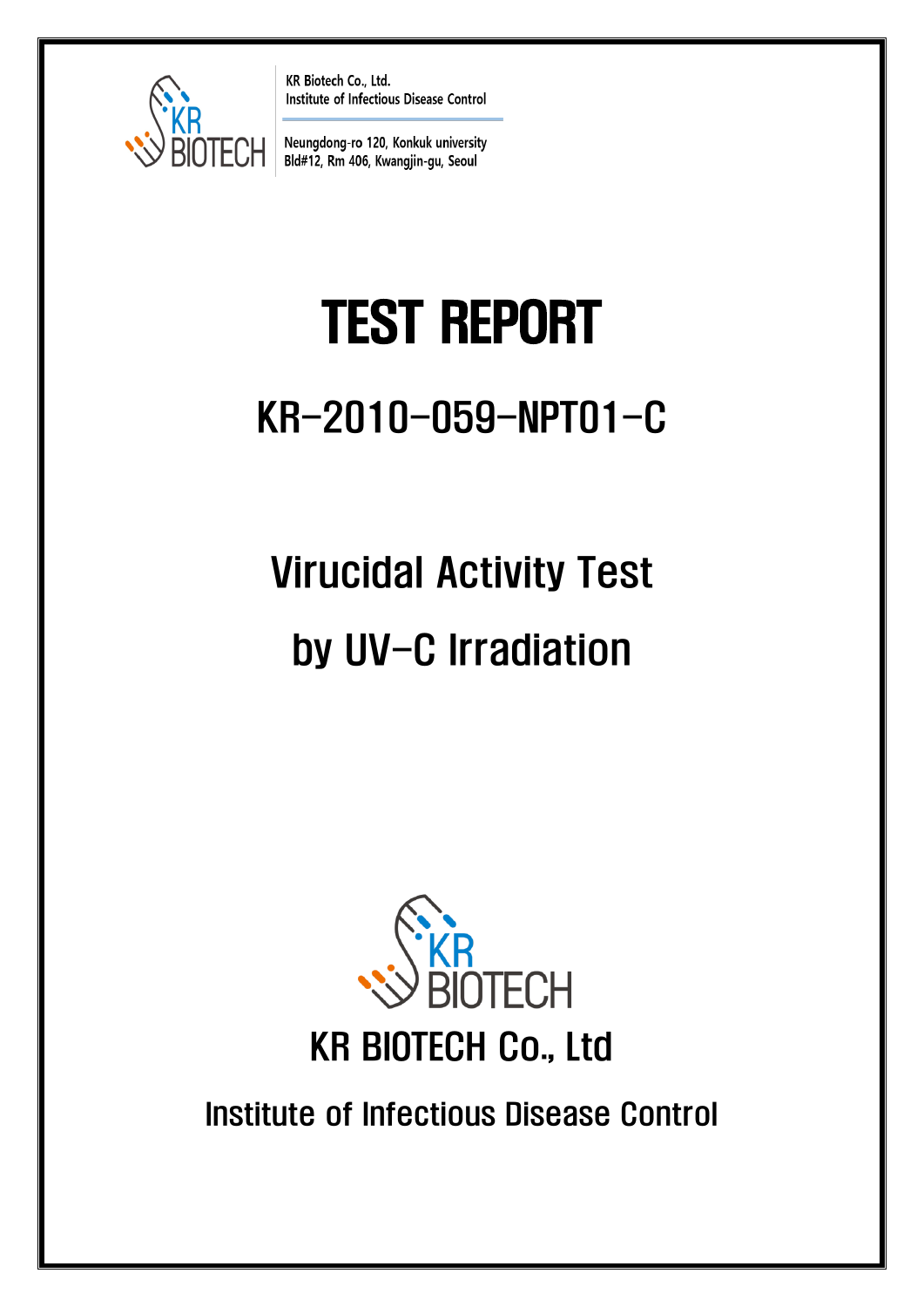### **Summary of the Experiment**

 $\bigcirc$  Test: Virucidal Activity Test

 $\bigcap$  Test No: KR-2010-059-NPT01-C

- Product Name Purelight
- $\bigcirc$  Client

Affiliation : Enputech Co., Ltd. **Address:** 30, Dokgogae-gil, Chowol-eup, Gwangju-si, Gyeonggi-do, Republic of Korea (12807)

#### $\bigcirc$  Institute

- Affiliation: KR BIOTECH Co., Ltd. (ISO13485:2016) **Address:** Institute of Infectious Disease Control Neungdong-ro 120, Konkuk university Bld#12, Rm 406 Kwangjin-gu, Seoul, Korea 05029
- Written: Hansam Cho / Ph.D.

Sign  $\Lambda$ 

Approved: Young Bong Kim/Ph.D. Director

Sign

Financie

date  $Det. 21.2020$ 



\* This test report is a result limited to the sample and sample name provided by the client, and does not guarantee the quality on the overall product. \* This report cannot be used for PR, advertising and litigation purposes, and use of this report other for its original purpose is prohibited.

October 21, 2020



 $-1-$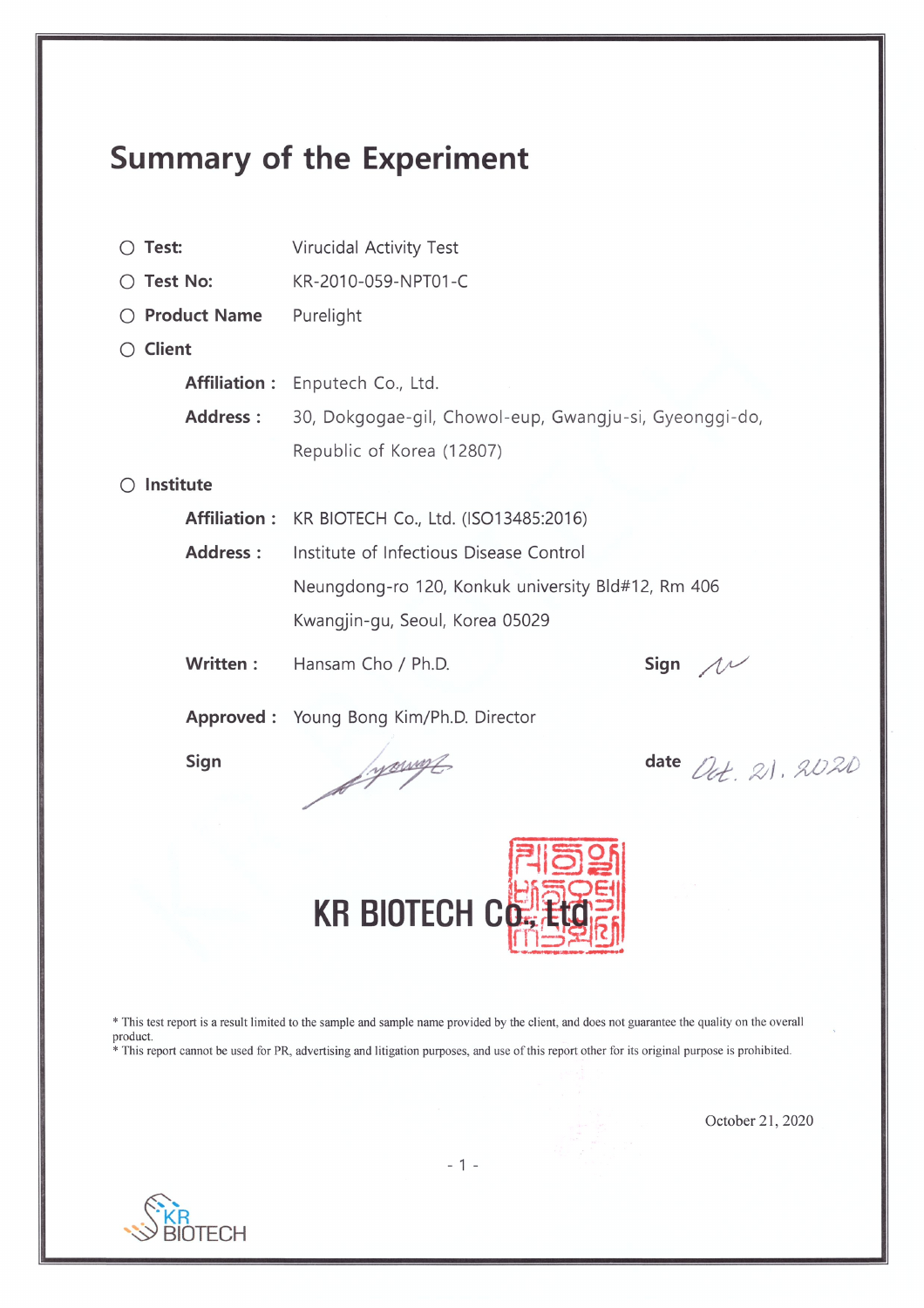## List

| 1. Summary                                                        |                |
|-------------------------------------------------------------------|----------------|
| 2. Outline of the test                                            | $\overline{2}$ |
| 2.1 Test schedule                                                 | $\overline{2}$ |
| 2.2 Scope of test                                                 | $\overline{c}$ |
| 3. Materials and Equipment                                        | 3              |
| 3.1 Test materials<br>-------------------------                   | $\overline{3}$ |
| 3.2 Culture media and reagents                                    | 3              |
| 3.3 Equipment and facility<br>______________________________      | 3              |
| 4. Methods                                                        | $\overline{4}$ |
| 4.1 Host cell line and culture<br>------------------------------- | 4              |
| 4.2 Virus<br>----------------------------------                   | $\overline{4}$ |
| 4.3 Virucidal test<br>--------------------------------------      | 5              |
| 4.4 Data reading and calculation                                  | 6              |
| 5. Results                                                        | 8              |
| 5.1 Virucidal test                                                | 8              |
| 6. Conclusion                                                     | 10             |
| 7. References                                                     | 11             |

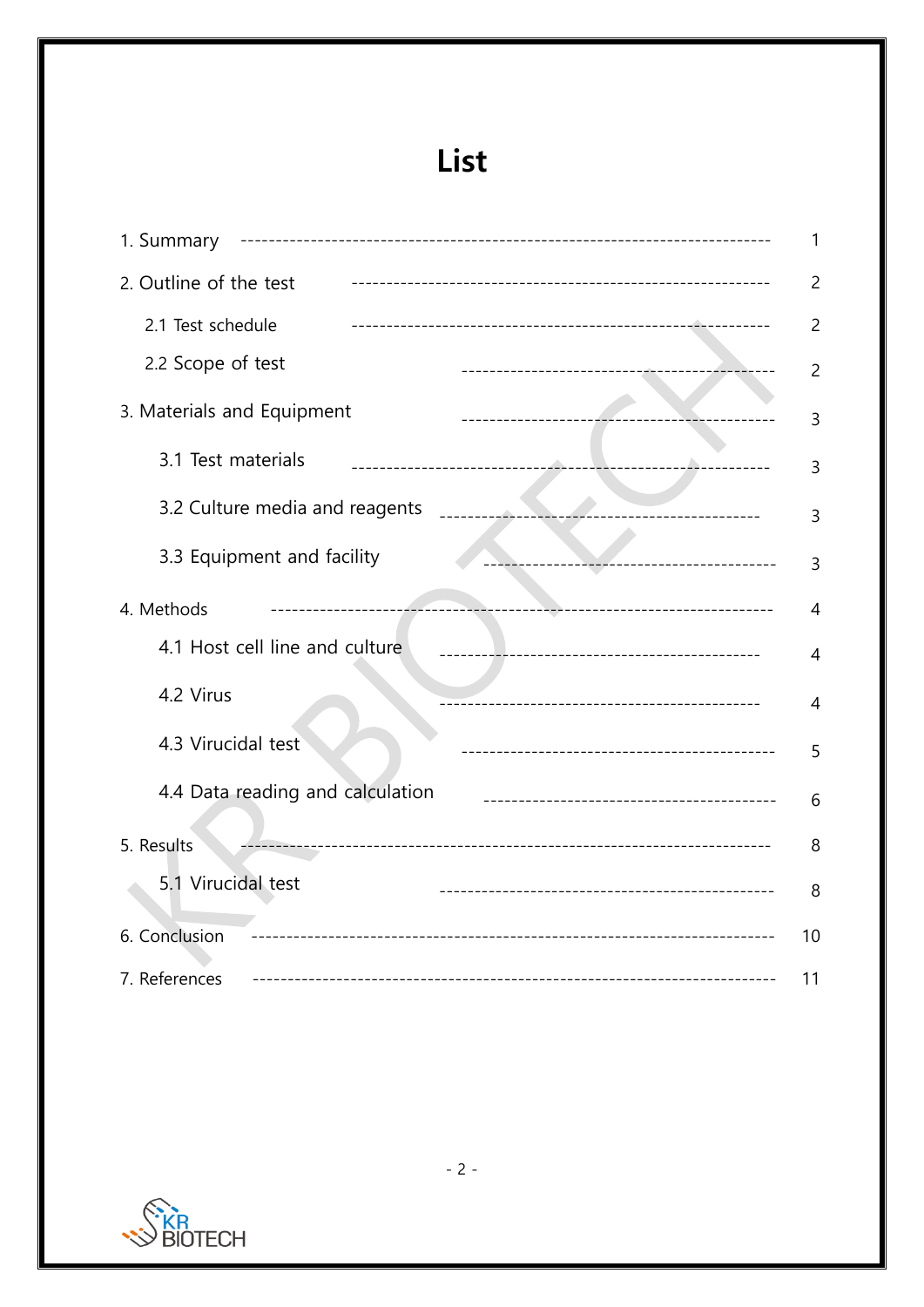#### **Tables**

Table 1. Virus titer calculation

Table 2. Virus reduction rate

Table 3. Virucidal test results

#### **Figure**

Fig 1. Purelight of Enputech Co., Ltd.

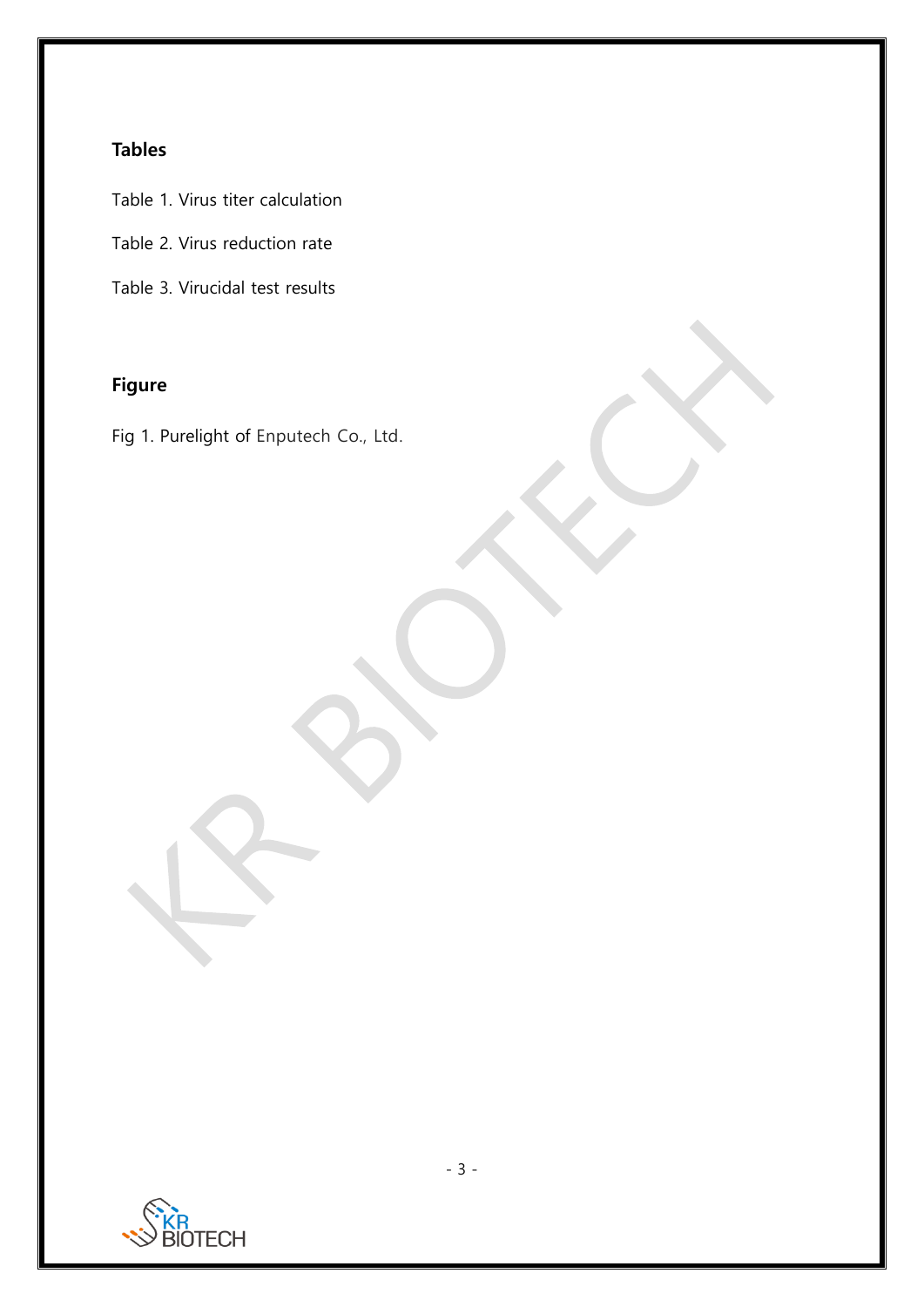#### **1. Summary**

This test was to measure the efficacy of virus killing of the UV-C presented by Enputech Co., Ltd. The SARS-CoV-2 [\(Severe acute respiratory syndrome-related](https://en.wikipedia.org/wiki/Severe_acute_respiratory_syndrome-related_coronavirus)  [coronavirus\)](https://en.wikipedia.org/wiki/Severe_acute_respiratory_syndrome-related_coronavirus) virus was used as a test virus. After irradiating the COVID-19 virus with UV light for a certain period of time, the test was conducted in such a manner as to check the activity of the virus. The virucidal activity was evaluated by infecting the host cell with the virus and then measuring by a 50% tissue culture infectious dose assay ( $TCID_{50}$ ). As a result of confirming the virus reduction rate by UV-C irradiation by the Enputech Co., Ltd. under this test condition, it was confirmed that SARS-CoV-2 virus showed more than 99.99% killing effect as a result of treatment for 40 seconds at a distance 10 cm.

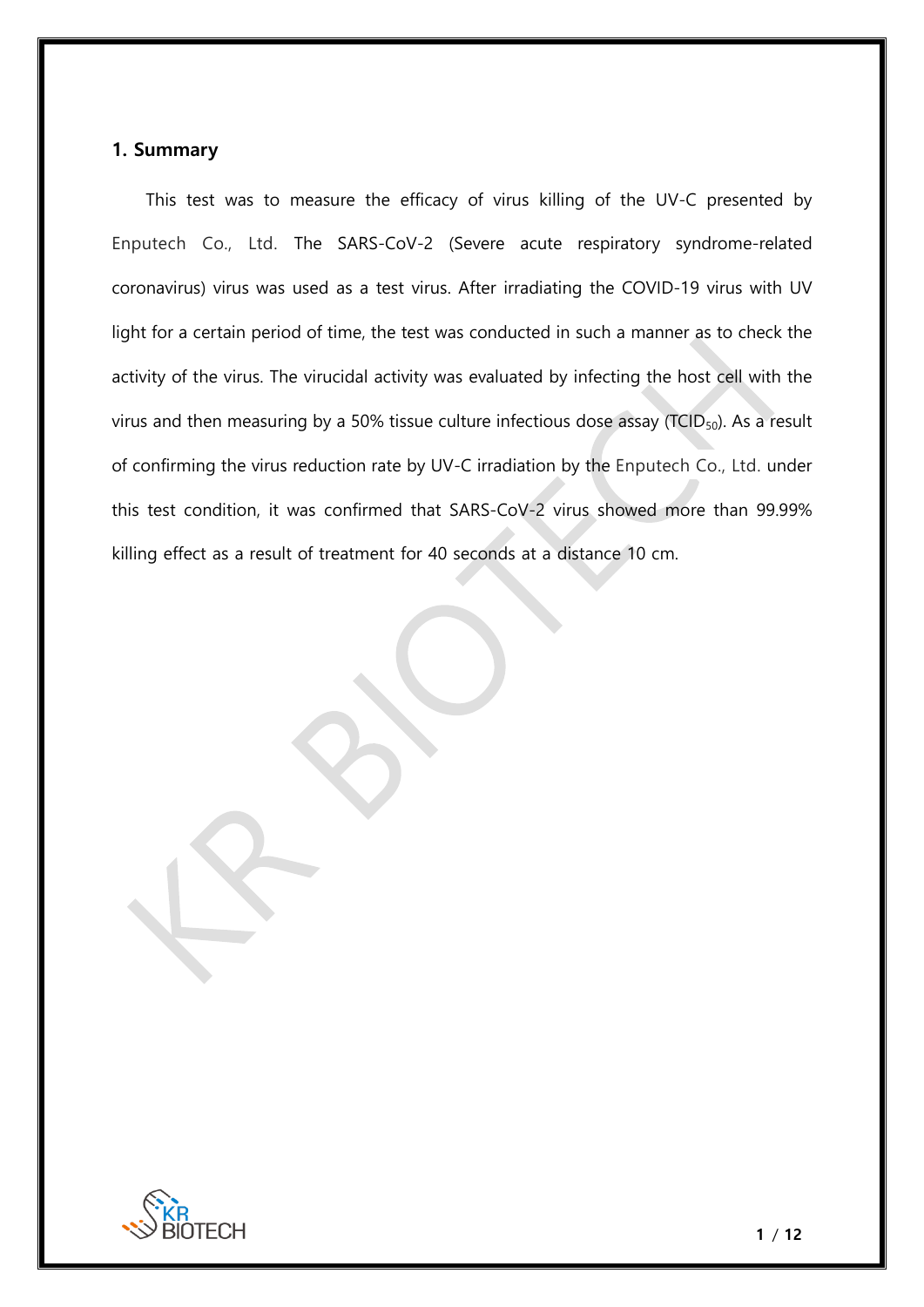#### **2. Outline of the test**

#### **2.1 Test schedule**

Test start date: October 13, 2020

Test end date: October 19, 2020

#### **2.2 Scope of test**

This test method to evaluate the efficacy of killing the COVID-19 virus by irradiating the UV-C provided by Enputech Co., Ltd. at a distance 10 cm. The test method was set based on previously published papers (Refs. 11, 12, 13) because the guideline for testing virus killing by UV irradiation was not released.

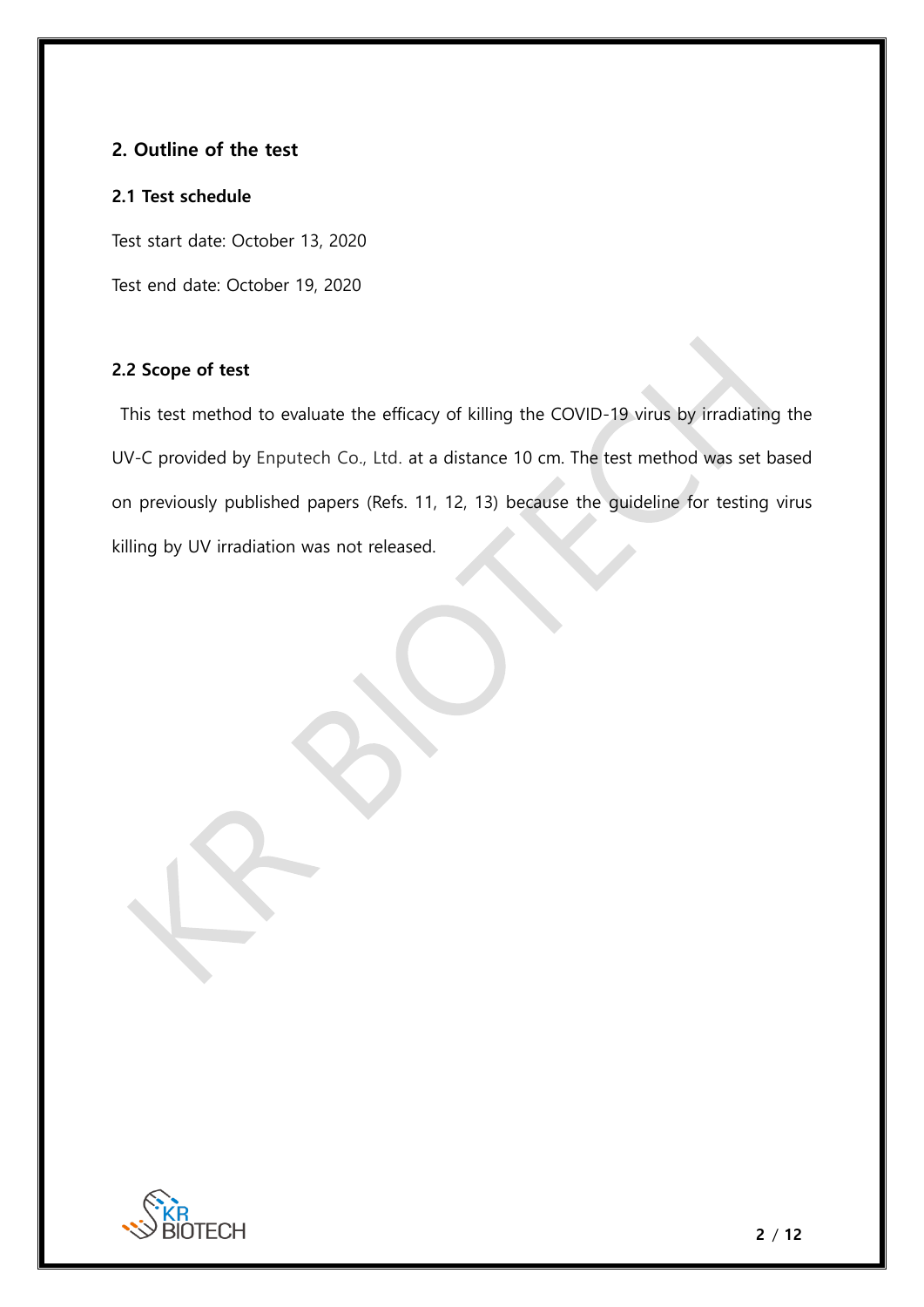#### **3. Materials and Equipment**

#### **3.1 Test materials**

The sample was provided by the client Enputech Co., Ltd.



Fig 1. Purelight of Enputech Co., Ltd.

#### **3.2 Culture media and reagents**

- (1) Dulbecco's Modified Eagle Medium (DMEM), Hyclone, US
- (2) Dulbecco's Phosphate buffered saline (PBS), Invitrogen, US
- (3) Fetal bovine serum (FBS), Gibco, US
- (4) Trypsin-EDTA (0.25% Trypsin), Gibco, US
- (5) Penicillin-Streptomycin, Gibco, US
- (6) Ethyl Alcohol (EtOH), Duksan Pharmaceutical, South Korea
- (7) Hydrochloric Acid (HCl), Daejung, South Korea
- (8) Formaldehyde (HCHO), Duksan Pharmaceutical, South Korea
- (9) Crystal Violet, JUNSEI, Japan

#### **3.3 Equipment and facility**

- (1) Biological safety cabinet (sterile worktable), Thermo scientific, US
- (2) Optical microscope, OPTINITY, China
- (3) Centrifuge (LABOGENE1248), Zyrozen, South Korea

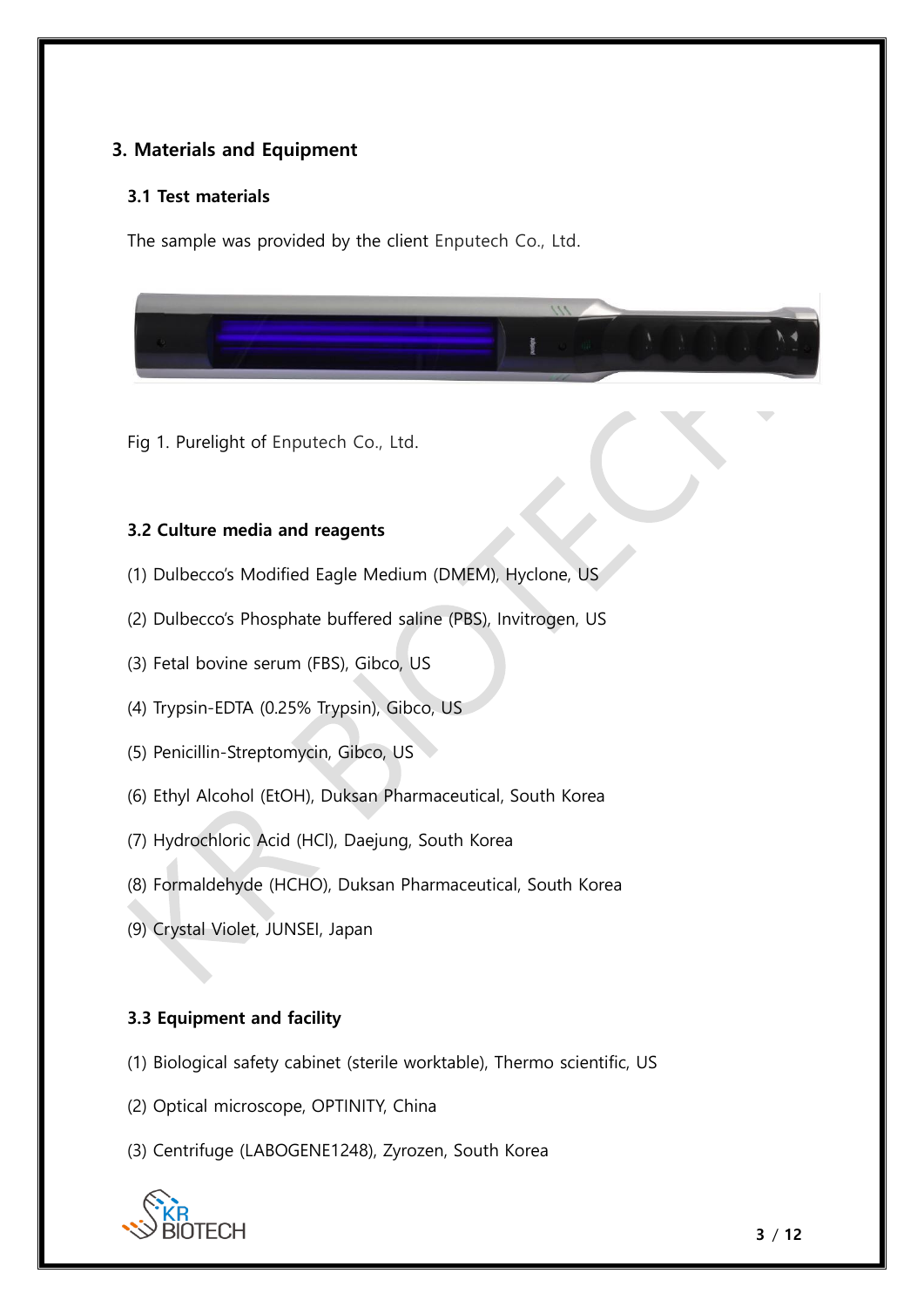- (4) Refrigerator (4℃), Samsung Electronics, South Korea
- (5) Freezer (-20℃), Samsung Electronics, South Korea
- (6) Cryogenic freezer (-80℃), Thermo scientific, US
- (7) Constant temperature carbon dioxide gas incubator (37℃) BB15,

Thermo scientific, US

- (8) Vortex mixer KMC-1300V, Vision Science, South Korea
- (9) Dry oven HM-28, Hanil Science, South Korea
- (10) LN2 Tank (Locator JR Plus), Thermo scientific, US
- (11) Water bath, Korea Science, South Korea
- (12) Multi well plate reader, Epoch, US
- (13) PE6000, Mettler Instrument, US
- (14) BSL-3 (No. KCDC-09-3-01)

#### **4. Methods**

#### **4.1 Host cell line and culture**

The cell line Vero-E6 is isolated from renal epithelial cells extracted from African green monkeys. Since SARS-CoV-2 can be cultured and causes virus-infected cell lesion (Cytopathic effect), Vero-E6 is used as a host cell in this test for measuring the viral titer.

#### **4.2 Virus**

#### **COVID-19 (SARS-CoV-2)**

- The Corona Virus COVID-19 (SARS-CoV-2) was first emerged in Wuhan, China in December 2019, and currently in May 21, 2020, there are over 4.8 million people infected

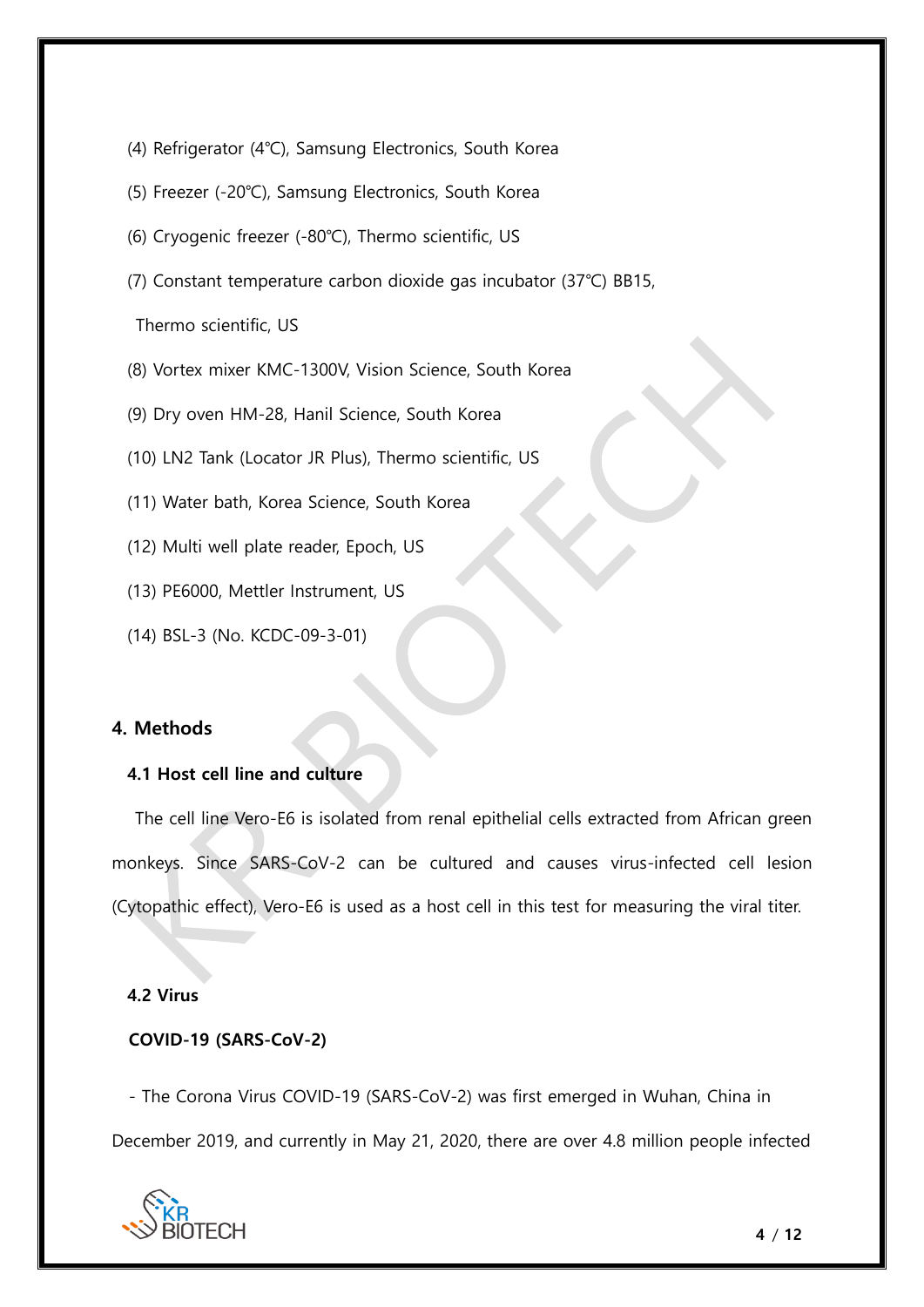worldwide. In addition, over 310,000 people died from COVID-19, and it is still spreading seriously in the US and in South America, etc.

- COVID-19 is included in the beta-corona classification to have positive single-strand RNA as the genome, and it is a spherical form of virus with envelope.

- In March 11, 2020, WHO declared pandemic on this virus, and there is no medicine or vaccine in the present. The resistance to the disinfectant is in mid-grade, but the spreading power is very high to have serious impact globally.

[Severe acute respiratory syndrome-related coronavirus](https://en.wikipedia.org/wiki/Severe_acute_respiratory_syndrome-related_coronavirus) (SARS-CoV-2)

- Classification: [Coronaviridae](https://en.wikipedia.org/wiki/Severe_acute_respiratory_syndrome-related_coronavirus) family, [Betacoronavirus](https://en.wikipedia.org/wiki/Severe_acute_respiratory_syndrome-related_coronavirus)
- Virus genome: ss-RNA
- envelope: Yes
- Resistance: middle
- Titer:  $3.16 \times 10^6$  TCID<sub>50</sub>/mL

#### **4.3 Virucidal test**

This test is to evaluate the efficacy of killing the COVID-19 virus by irradiating the UV-C provided by Enputech Co., Ltd. Virus killing test by UV irradiation was established based on previously published papers (Refs. 11, 12, 13).

- ① One day before the test, prepare Vero-E6 cells in a 96 well plate.
- $\Omega$  Add 100µl of SARS-CoV-2 virus (3.16 x 10<sup>6</sup> TCID<sub>50</sub>/ml) to the petri dish, and cover with quartz cover and then irradiate UV for 6 seconds, 20 seconds, and 40 seconds at a distance of 10 cm.
- ③ Each virus irradiated by time mix with 1.9ml of culture medium, and prepare a 10<sup>n</sup> step dilution solution.

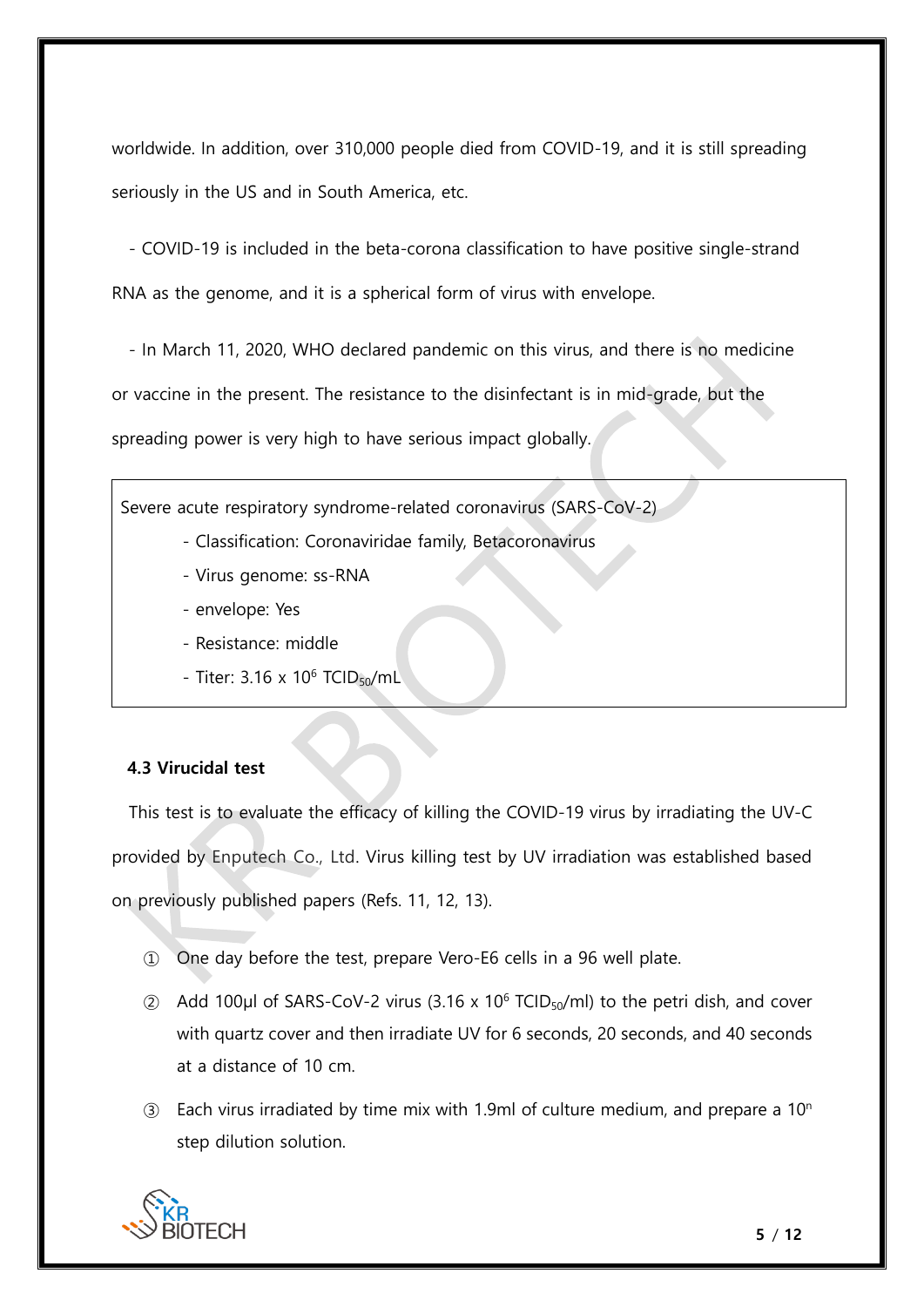- $\overline{a}$  Each diluent was infected with Vero-E6 cells, and cultured at 5% CO<sub>2</sub> at 37°C. As a control, a virus not irradiated with UV was serially diluted in the same manner.
- ⑤ After 3 days of culture, cytopathic effect (CPE) was observed under a microscope.
- ⑥ Crystal violet staining reagent was treated with cells and stained at room temperature for 30 minutes.
- ⑦ The titer of the virus was calculated by counting the number of stained wells.



#### **4.4 Data reading and calculation**

#### **4.4.1 Virucidal Test**

To evaluate the virus killing efficacy, each diluent was inoculated into a host cell, and virus titers of the control group and the test group were measured after 3 days.

The number of wells stained with Crystal violet dyeing reagent was counted to calculate the titer by Sperman-Karber method. Virus titers were calculated according to 4.4.2 and reduction rates were determined according to 4.4.3.

#### **4.4.2 Calculate viral titer**

The virus titers can be confirmed by observing the morphological changes (CPE) of

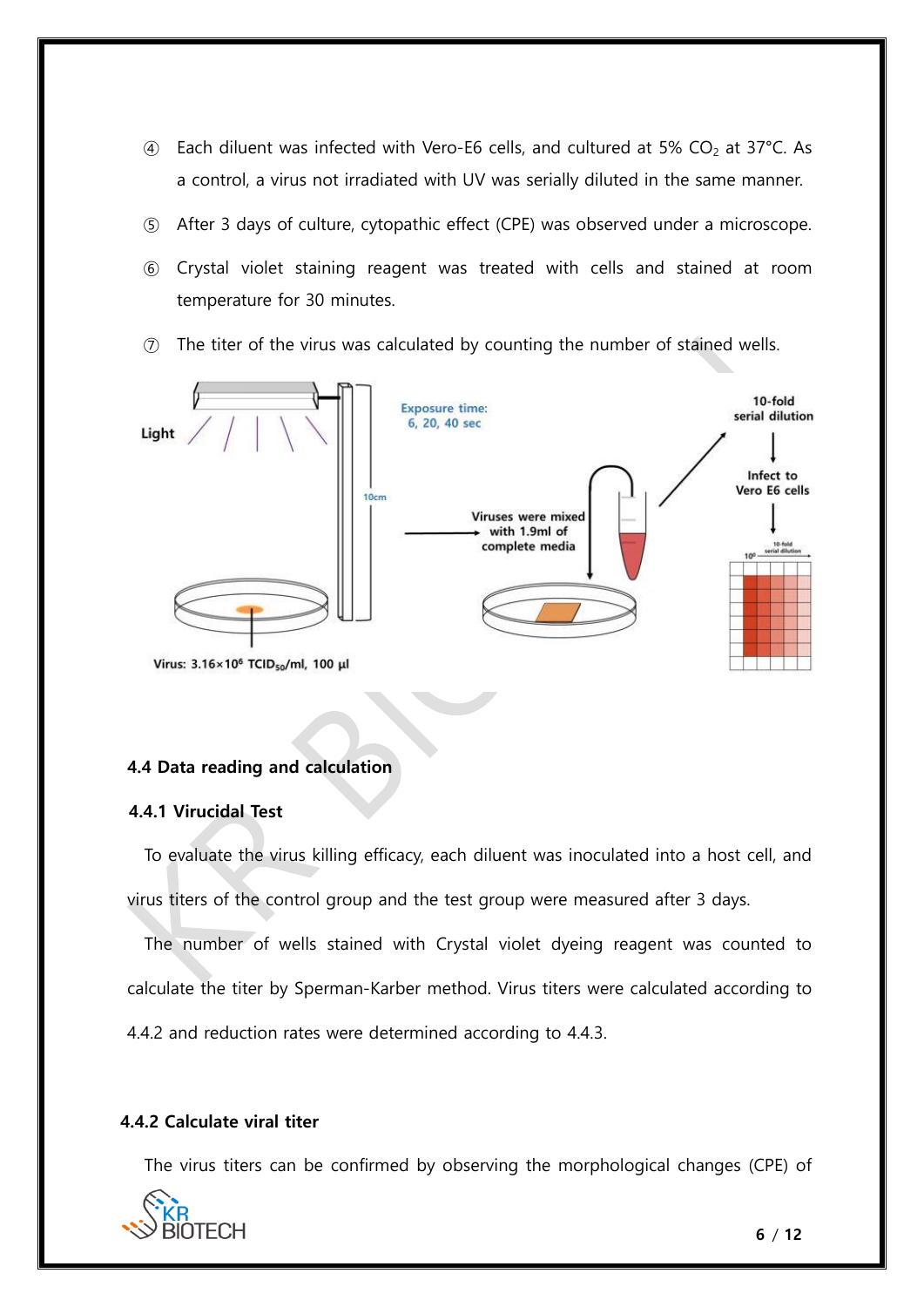cultured cells caused by virus growth for a period of time. The virus infectious value is obtained by inoculating, cultivating, and observing the cultured cells seeded in a plurality of incubators by preparing a  $10<sup>n</sup>$  dilution series of the virus solution. After the CPE observation for a certain period of time (four days post infection), the virus infection value (TCID<sub>50</sub>) is calculated according to ICH Q5A (R1), which is indicated by taking the commercial log value.

The number of wells determined to be positive is cumulatively calculated from the high diluent side to obtain the cumulative positive rate (%) of each diluent.

### TCID<sub>50</sub>:  $N=10^{[(A-50)/(A-B)]-(a)}$

#### **How to calculate viral titer**

1) Calculate the cumulative for number of well which had decided to be positive from high diluted solution and obtain the cumulated positivity rate (%) of each diluted solution. 2) Obtain 50% of cumulative positivity rate and cumulative positivity rate of high diluted solution is called as A; cumulative positivity rate of low diluted solution is called as B; and the natural logarithm value of diluted solution with A obtained is called as a. 3) Obtain the viral titer according to the following formula.

However, if overall well became negative even for the diluted solution having the lowest magnification, assume that overall well become positive in the diluted solution that is one step lower than that diluted solution and then calculate; add a sign of inequality to obtained value and then write down. And make the valid number to have 2 digits by rounding the 3 rd number of calculated value for valid digit number of viral titer.

#### **4.4.3 How to calculate the viral reduction factor (Ri)**

 $\bullet$  Viral titer appeared in the experimental group before the combustion:  $10^{\circ}$ Total amount of test solution before the combustion: V<sup>A</sup>

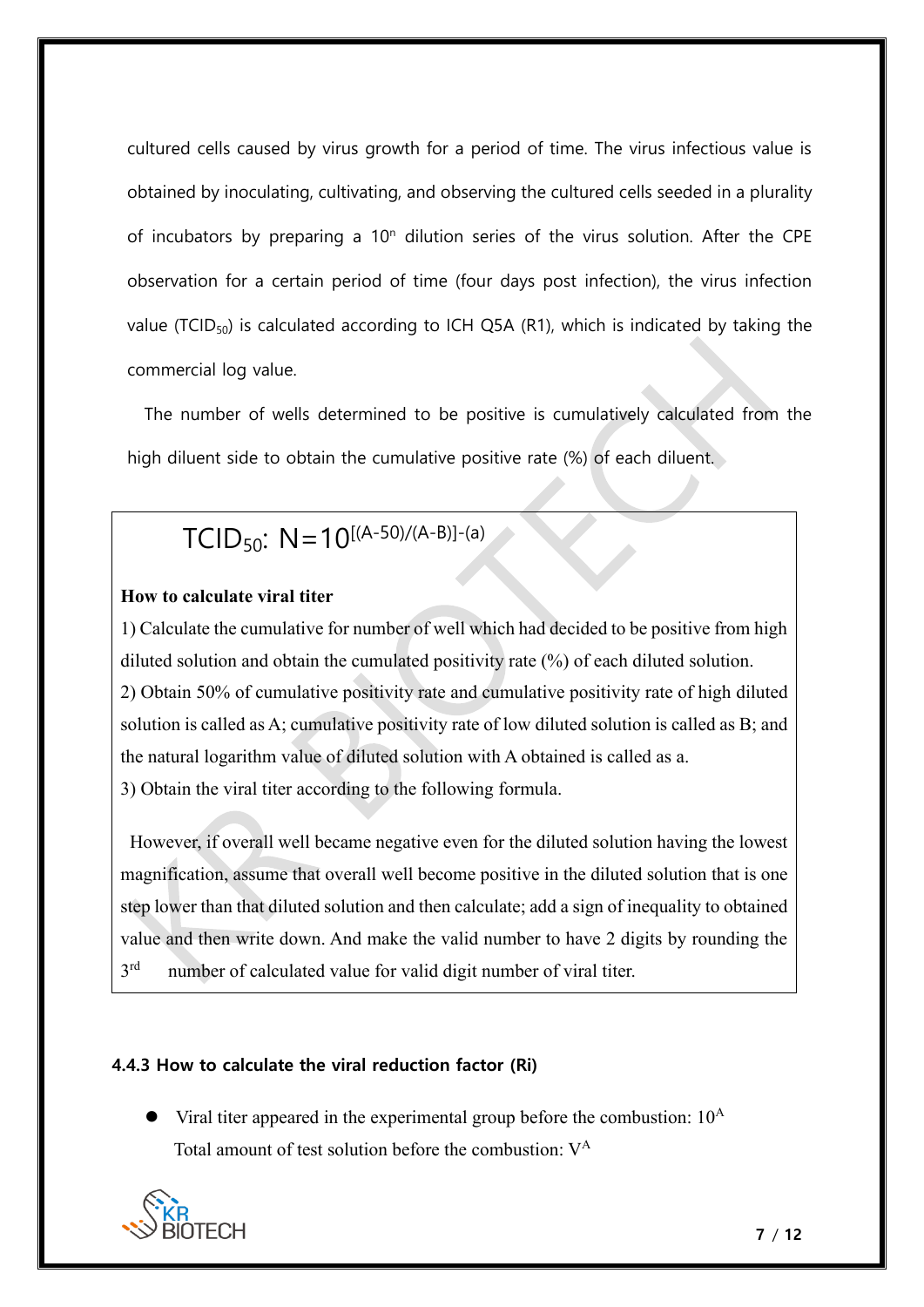- $\rightarrow$  Viral titer of test solution before the combustion V<sup>A</sup> x 10<sup>A</sup> = N<sub>A</sub>
- $\blacktriangleright$  Viral titer appeared in the experimental group after the combustion:  $10^{\text{B}}$ Total amount of test solution after the combustion:  $V^B$

 $\rightarrow$  Viral titer of test solution after the combustion V<sup>B</sup> x 10<sup>B</sup> = N<sub>B</sub> Viral titer (Ri) of test solution is

 $10^{Ri} = V^A x 10^A / V^B x 10^B = N_A / B_A$ 

 $Ri=$   $log_{10} (N_A / B_A) = log_{10} N_A - log_{10} N_B$ 

#### **5. Results**

#### **5.1 Virucidal test**

The initial virus titer of SARS-CoV-2 for the test is 6.50  $log_{10}$  TCID<sub>50</sub>/ml.

The titers of the control groups was 5.80  $log_{10}TCID_{50}/ml$  as a result of calculating the titer through cell infection using a sample that was not irradiated with a UV as a control. After irradiating the UV of the requested Purelight to the virus solution for 6 seconds, 20 seconds, and 40 seconds, the titers were calculated through cell infection, and the titers of the test groups were 5.47, 2.22, and 1.80  $log_{10}$  TCID<sub>50</sub>/ml, respectively. Therefore, the reduction rate of SARS-CoV-2 by UV irradiation was confirmed to be 4.00 after 40 seconds, and the virus killing efficacy was 99.99% or more.

#### **Table 1. Virus titer calculation**

(unit:  $log_{10}TCID_{50}/ml$ )

| <b>Virus</b> | <b>Treatment</b> | <b>Virus titer</b> | <b>Control (PBS)</b> | Test    |
|--------------|------------------|--------------------|----------------------|---------|
|              | 6 sec            | 6.50               | 5.80                 | 5.47    |
| SARS-CoV-2   | 20 sec           | 6.50               | 5.80                 | ≤2.22   |
|              | 40 sec           | 6.50               | 5.80                 | $≤1.80$ |

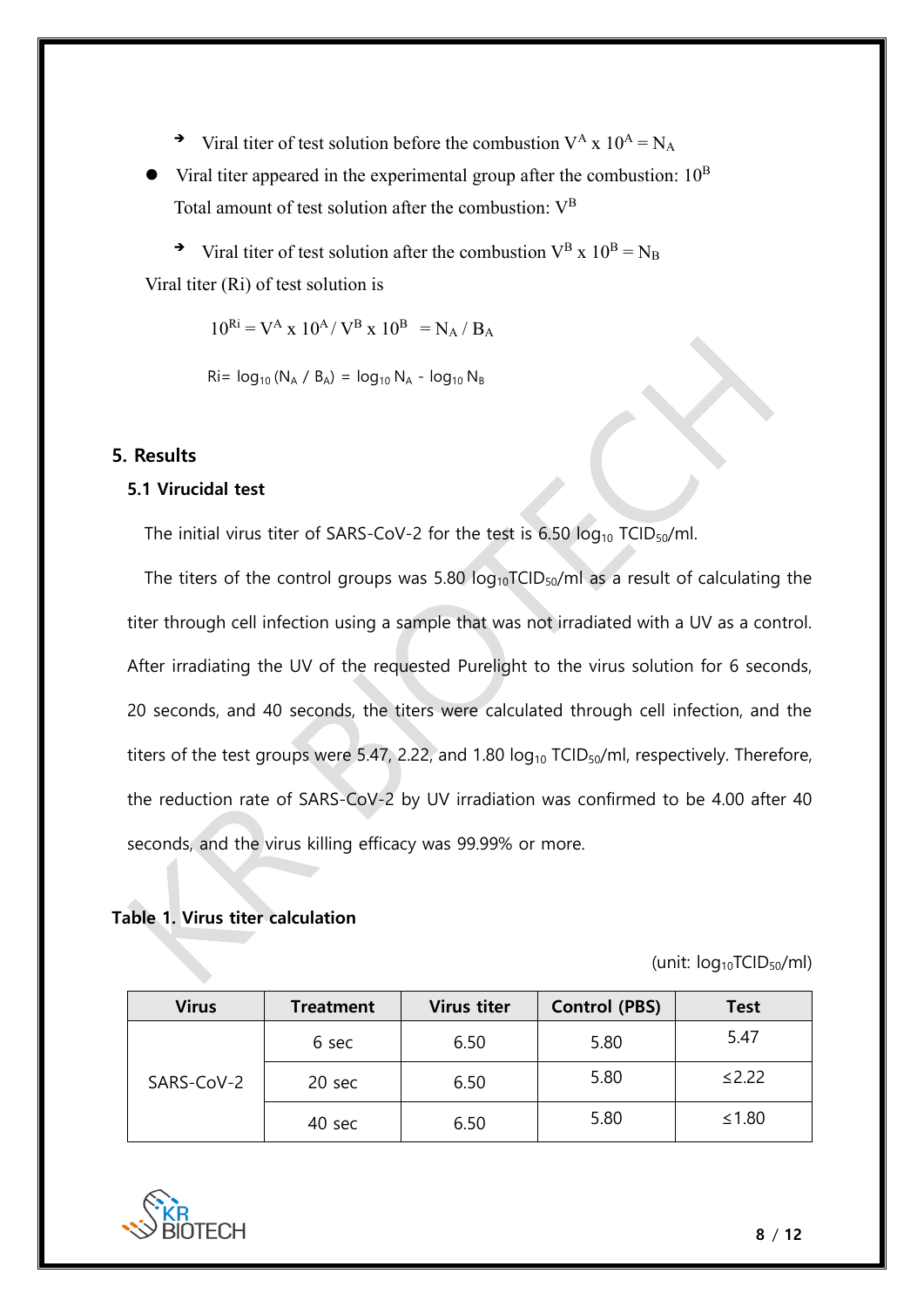**Table 2. Virus reduction rate**

| <b>Virus</b> | <b>Treatment</b> | Log reduction (LR) |
|--------------|------------------|--------------------|
| SARS-CoV-2   | 6 sec            | 0.33               |
|              | 20 sec           | $\geq 3.58$        |
|              | 40 sec           | $\geq 4.00$        |

 $LR = L_U - L_T$ 

- $L_U$  : Virus titer of the control (untreated)
- $L_T$  : Virus titer of the test (treated)

#### **Table 3. Virucidal test results**

| <b>Product</b>          | <b>Virus</b>     | <b>Treatment</b> | <b>Virus reduction</b> | <b>Virus reduction</b> |
|-------------------------|------------------|------------------|------------------------|------------------------|
|                         |                  | (log)            | $(\%)$                 |                        |
| SARS-CoV-2<br>Purelight |                  | 6 sec            | 0.33                   | 53.57%                 |
|                         | $20 \text{ sec}$ | $\geq 3.58$      | ≥99.97%                |                        |
|                         | $40 \text{ sec}$ | $\geq 4.00$      | ≥99.99%                |                        |

#### \* Interpretation of results

| Log reduction | Percent (%) reduction |
|---------------|-----------------------|
|               | >90%                  |
| $\geq$ 2      | $>99\%$               |
| $\geq$ 3      | ≥99.9 %               |
| $\geq$ 4      | ≥99.99 %              |
| >5            | ≥99.999 %             |

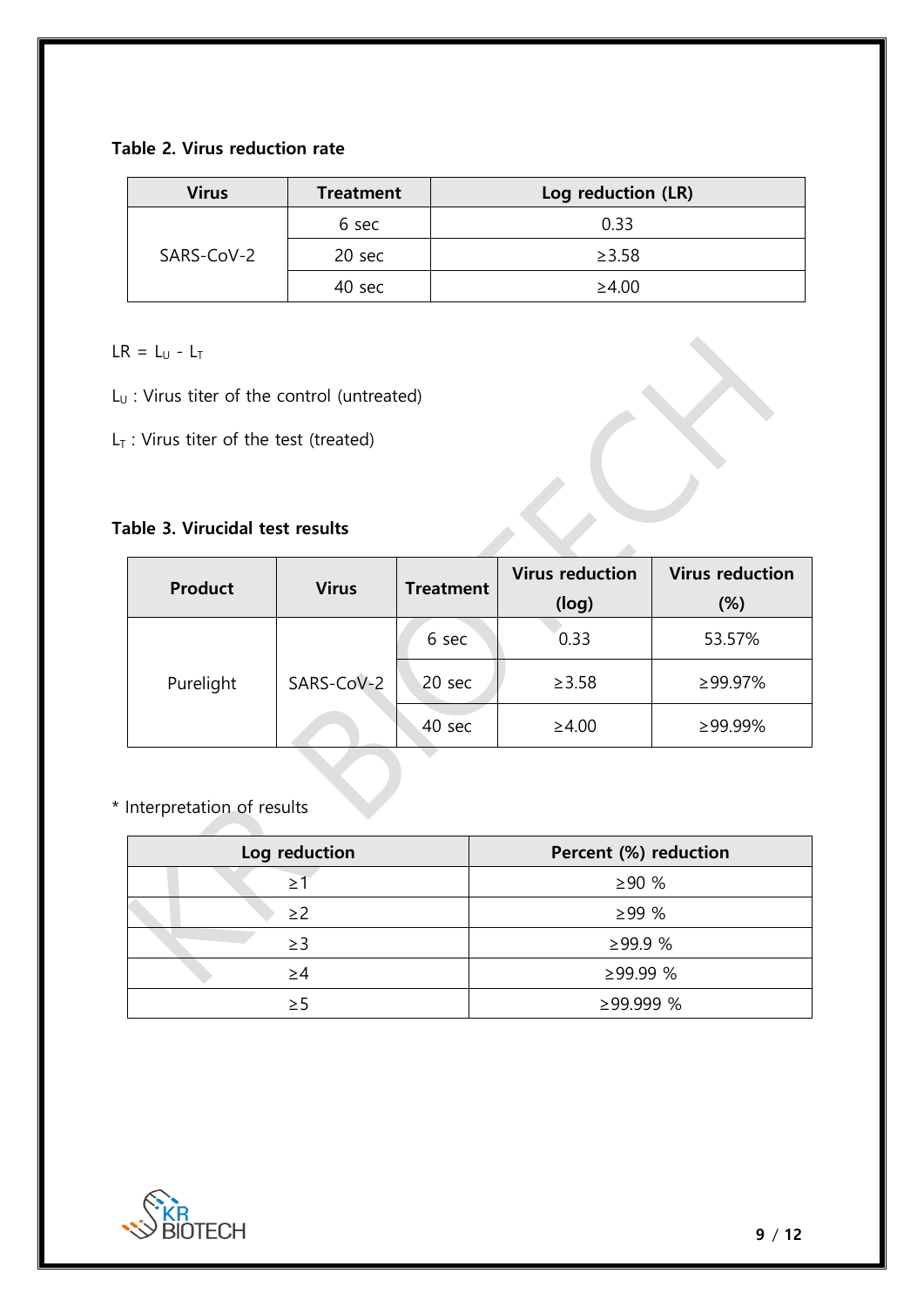#### **6. Conclusion**

The SARS-CoV-2 [\(Severe acute respiratory syndrome-related coronavirus\)](https://en.wikipedia.org/wiki/Severe_acute_respiratory_syndrome-related_coronavirus) virus reduction rate (virucidal rate) by UV-C irradiation of Enputech Co., Ltd. under guideline test conditions was 4.00 after 40 seconds treatment, confirming the virus killing efficacy of 99.99% or more.



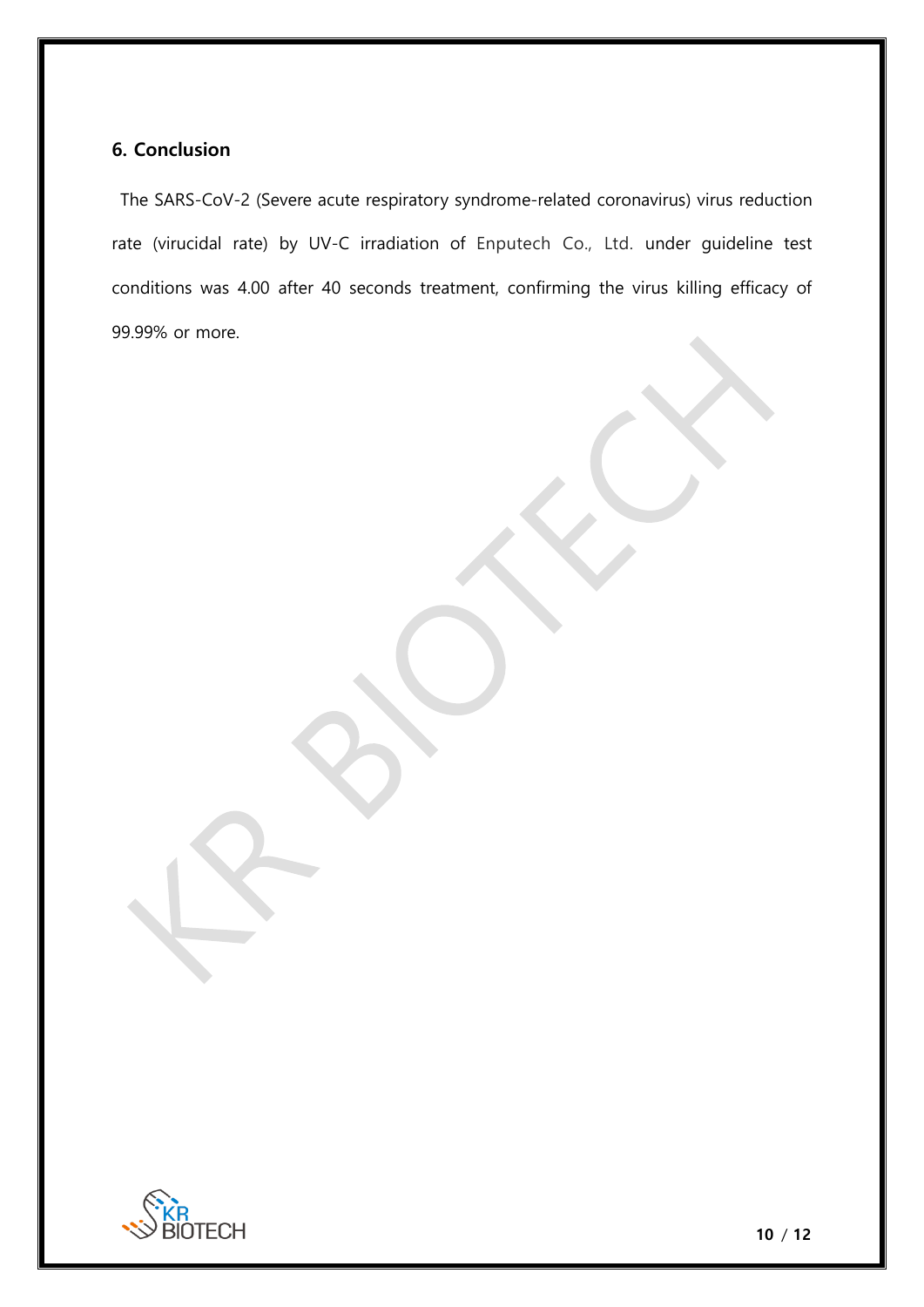#### **7. References**

- (1) ASTM E1052-11, Standard Test Method to Assess the Activity of Microbicides against Viruses in Suspension
- (2) Schmidt, N. J. et. Al., Diagnostic Procedures for Viral, Rickettsial and Chlamydial infection, 7th edition, Am. Pub. Hlth. Assoc., Washington, DC, 1995.
- (3) BS EN 14476:2013 A1:2015, Chemical disinfectants and antiseptics Quantitative suspension test for the evaluation of virucidal activity in the medical area
- (4) Test method for the evaluation of virucidal efficacy of three common liquid surface disinfectants on a simulation environmental surface. Appl Microbiol, 28(1974), pp.748-752
- (5) In vitro evaluation of antiviral and virucidal activity of a high molecular weight hyaluronic acid. Virology Journal 8, Article number:141(2011)
- (6) Virucidal and Neutralizing Activity Tests for Antiviral Substances and Antibodies 10.21769/BioProtoc.2855 Vol 8, lss 10, May 20, 2018
- (7) Guidelines for disinfectants for external use (non-pharmaceutical products) Effectiveness Evaluation Act 2014.8. Food and Drug Safety Evaluation Institute
- (8) Sterilization Disinfectant Efficacy Test Method Data Collection 2018. 12. National Institute of Environmental Science
- (9) Ramakrishnan MA, Determination of 50% endpoint titer using a simple formula. (2016)
- (10) David Siev, Non-parametric estimation of median effective dose. (2018)
- (11) Korea Occupational Safety and Health Agency, guideline for exposure evaluation and management of ultraviolet rays generated from ultraviolet sterilizers. (2012)
- (12) Chun-Chieh T, Chih-Shan L, Inactivation of viruses on surfaces by ultraviolet germicidal irradiation. (2007)
- (13) Manuela Buonanno, Far-UVC light (222nm) efficiently and safety inactivates airborne human coronaviruses. (2020)